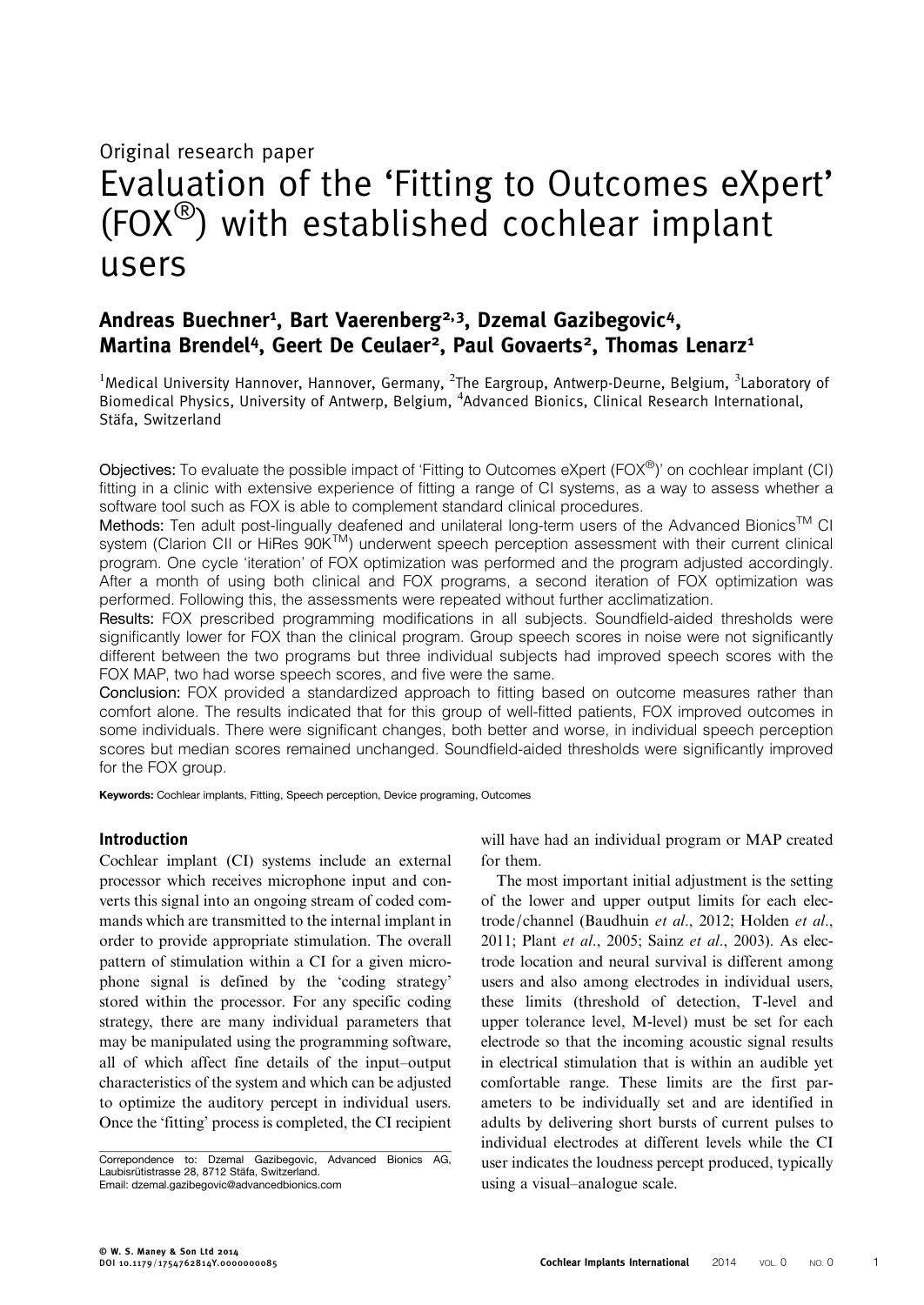During the initial phase of programming, T- and Mlevels can fluctuate and are adjusted frequently, but stabilize in adults after approximately 1 month of use [\(Walravens](#page-7-0) et al., 2006). After this early period, further modification of other parameters may take place in order to optimize performance. Adjustment of the input dynamic range (IDR), rate of stimulation, and coding strategy resulted in better performance in some individuals ([Holden](#page-7-0) et al., 2011; [Plant](#page-7-0) et al., [2007; Skinner](#page-7-0) et al., 2002; Spahr et al[., 2007](#page-7-0)). However, recommendations for parameter modifications are still provided by the device manufacturers and no standardized system is used across centres (Quality Standards for Adult Cochlear Implantation, [Craddock, 2006](#page-7-0)). There are many other parameters provided within the device programming software which may be adjusted e.g. channel bandpass filter boundaries, gains and compression functions. However, there is a lack of published evidence to guide audiologists in how to optimally set them and more often than not, they are not adjusted but left on the manufacturers defaults. Thus, processor adjustment tends to be based on a combination of audibility and comfort, subjectively assessed by the user.

The present study investigated aspects of an alternative fitting approach using the 'Fitting to Outcomes eXpert' (FOX), which is a software fitting tool developed by the Antwerp Eargroup [\(Govaerts](#page-7-0) et al., [2010\)](#page-7-0). FOX provides an approach which optimizes and validates program parameter settings based on a set of outcome measures, rather than comfort alone. It provides a systematic method of fitting, thereby avoiding local variations and idiosyncrasies in clinical methodology. FOX analyses processor programs using a deterministic logic (a process flow based on a predictable rule set) and suggests modifications, using the full range of parameter settings available in the fitting software, based on a set of hard targets which asses the auditory system at a psychoacoustic level and can be compared to normal values. The preprogrammed rules for which MAP parameters to change to improve a particular outcome measure are currently derived from the programming experience at the Eargroup (the EG0910 advice, [Govaerts](#page-7-0) et al., [2010\)](#page-7-0). The outcome measures used in FOX are then repeated and used to determine whether a parameter change has been effective in improving the results. The audiologist has the option to either accept or reject the advice given.

A key feature of FOX is the use of a set of preset programs ('automaps') which have been developed specifically for the initial period of adjustment, when outcome measures are not available. A series of 10 automaps are created, which provide an incremental increase in output levels to accommodate the increase in loudness tolerance that typically occurs in the first few weeks following initial activation ([Walravens](#page-7-0) et al[., 2006](#page-7-0)). The user initially moves up through this series independently at home, according to comfort requirements, but after 1–2-week outcome measures are introduced and FOX is used to identify modifications aimed at optimizing these. [Vaerenberg](#page-7-0) et al. [\(2011\)](#page-7-0) demonstrated that, in a series of eight new users of the Advanced Bionics HiRes 90K system programmed with the FOX system, by the 1 month follow-up session all recipients were on at least the fifth intensity auto MAP. At the final session, 3 months post switch on, 50% of MAPs were defined by FOX as being optimal and FOX had suggested and implemented 10 parameter changes across the eight subjects. There were four requests for MAP changes, based on the loudness scaling outcomes measures, still outstanding at the 3-month interval. The use of FOX allowed a large number of parameter combinations to be adjusted in a short time, to ensure the MAPs were optimized.

The present study aimed to evaluate the possible impact of FOX on existing users in a clinic with extensive experience of fitting a range of CI systems as a way to assess whether a software tool such as FOX is able to complement standard clinical procedures.

The approach used was to select a group of established CI users with stable programs and then to run two iterations of FOX in order to record which parameter modifications (if any) were recommended and whether any such modifications resulted in improvements in speech perception.

# Method

## Subjects

Demographic details are summarized in Table [1](#page-2-0). Ten post-lingually deafened adults, unilaterally implanted with the Advanced Bionics CI system (Clarion CII or HiRes 90K), were recruited into the study. They all used the Auria<sup>TM</sup> or Harmony<sup>TM</sup> behind-the-ear processors and either the HiRes or HiRes 120 coding strategies [\(Büchner](#page-7-0) et al., 2011). Duration of deafness pre-implantation was a median of 5.5 years (range 0–37.7 years) and at the time of the study their median age was 59.5 years (range 28.9–80.2 years) and median duration of CI use was 2 years (range 0.4–9.7 years). All subjects had a full insertion of the electrode array, had at least 14 functional electrodes (out of a possible maximum of 16) and were native German speakers. The study was conducted according to the guidelines of the International Research Code of Ethics (PAHO) and was approved by the Freiburg Ethics Commission International (FECI), FECI code: 09/2939.

## Baseline assessments

Participants attended an initial baseline session in which speech perception with their existing clinical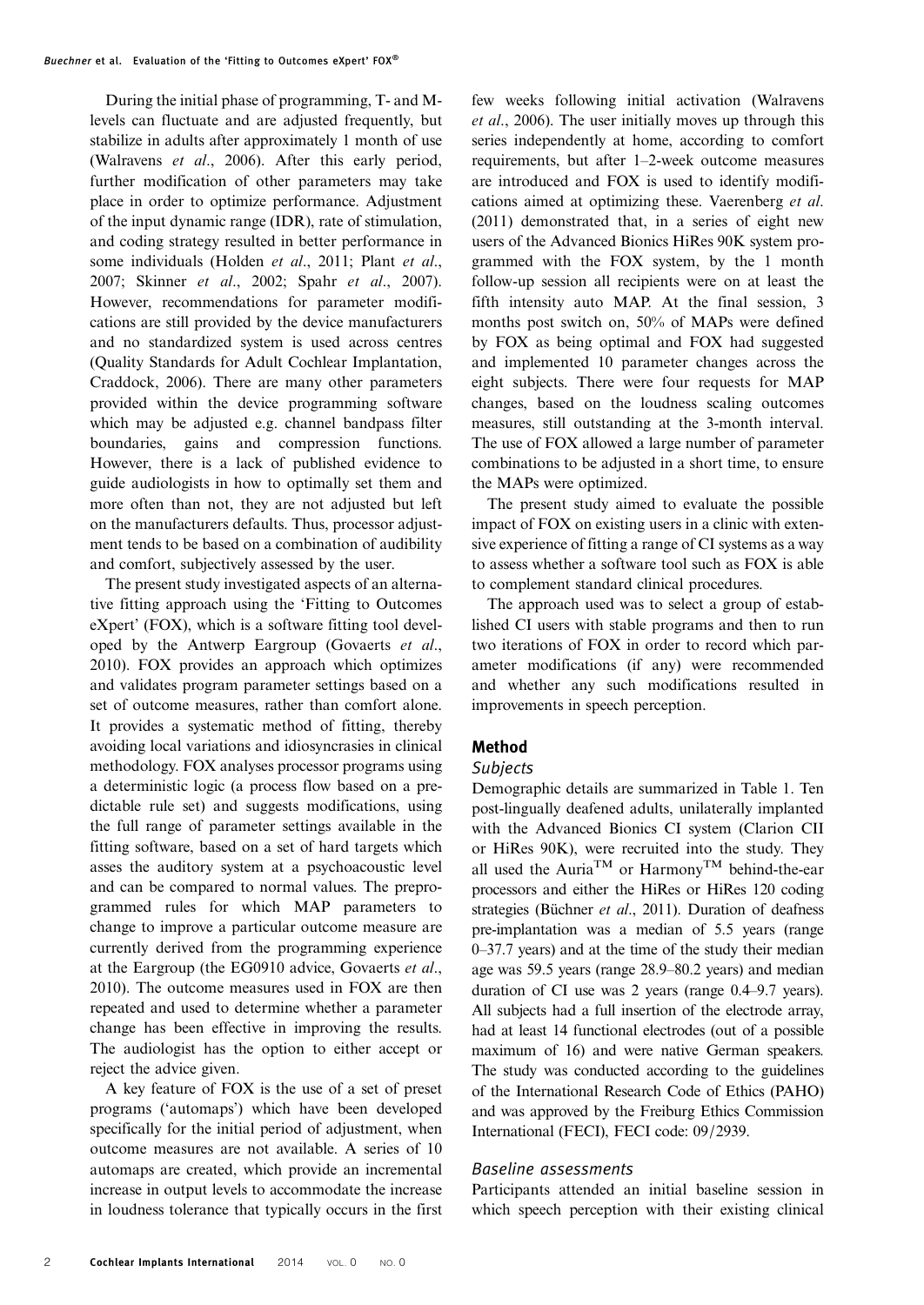| Subject                          |                     | 2                   | 3                   | 4                   | 5                   | 6                   |              | 8            | 9                   | 10           |
|----------------------------------|---------------------|---------------------|---------------------|---------------------|---------------------|---------------------|--------------|--------------|---------------------|--------------|
| Age (years)                      | 43.1                | 43.7                | 50.3                | 64.7                | 66.7                | 80.2                | 67.9         | 66.7         | 55.5                | 28.9         |
| Hearing loss<br>duration (years) | 37.7                | 23.1                | 11.0                | 0                   | 0                   | 31.0                |              | 10.4         | 0                   | 0.8          |
| CI use (years)                   | 2.1                 | 0.4                 | 2.3                 | 1.2                 | 2.8                 | 0.6                 | 7.2          | 1.4          | 2.4                 | 9.7          |
| Implant type                     | <b>HiRes</b><br>90K | <b>HiRes</b><br>90K | <b>HiRes</b><br>90K | <b>HiRes</b><br>90K | <b>HiRes</b><br>90K | <b>HiRes</b><br>90K | HiRes<br>90K | HiRes<br>90K | <b>HiRes</b><br>90K | CII          |
| Processor                        | н                   | н                   | н                   | н                   | н                   | н                   | Α            | Н            | н                   | н            |
| Coding strategy                  | HiRes 120           | <b>HiRes</b>        | <b>HiRes</b>        | HiRes 120           | <b>HiRes</b>        | <b>HiRes</b>        | <b>HiRes</b> | HiRes 120    | <b>HiRes</b>        | <b>HiRes</b> |

<span id="page-2-0"></span>Table 1 Demographic details of the study participants. Processor types: H: Harmony<sup>TM</sup>; A: Auria<sup>TM</sup>

program was first assessed. Speech recognition was measured using the German Hochmair-Schult-Moser (HSM) Sentence Test ([Hochmair](#page-7-0) et al., 1998), consisting of 30 lists of 20 everyday sentences. The speech signal was presented at 65 dB Sound Pressure Level (SPL) and with speech-shaped and modulated Comite Consultative International Telegraphique et Telephonique noise at a signal–noise ratio (SNR) of 10 dB. The sentence test with adaptive randomized roving levels (STARR test) (Boyle et al[., 2013](#page-7-0), [Haumann](#page-7-0) et al., 2010) was also used, which presents sentences at randomized levels of 50, 65, and 75 dB SPL, in adaptive level speech-shaped noise, in order to define the SNR associated with a 50% score. Practice lists were given before each speech test was conducted.

FOX speech perception and psychoacoustic measures were performed in a fitting room through the auditory speech sounds evaluation software (A§E) and calibrated as described in [Govaerts](#page-7-0) et al. [\(2006\)](#page-7-0). Sounds were produced via the internal sound card of the laptop, connected to a Samson, Media One 4a (active studio monitor) loudspeaker. Soundfield-aided thresholds and sentence testing in noise were conducted in a sound booth through a Homoth Audio 4000 audiometer. The loudspeaker was located 1 m from the subject and at  $0^{\circ}$  azimuth. Two lists of HSM sentences were presented at an SNR of 10 dB. Responses were made verbally by the subject and the experimenter recorded the number of words correctly repeated, using tight scoring. If any subject scored less than 20% on the first list, then two further lists were presented with an SNR of +15 dB. The STARR test involved the presentation of 30 HSM sentences, during which the noise level was adjusted adaptively in order to identify the SNR that produces a 50% score. This was performed twice.

# Program optimization by FOX

Following the baseline speech recognition assessment, a single 'iteration' or 'cycle' of FOX was performed. A single iteration involved the measurement of the FOX test battery, consisting of speech perception and psychoacoustic test measures, followed by an analysis by FOX of the appropriateness of the processor program in use. The FOX-Eargroup Advice specific outcome measures are described fully by [Govaerts](#page-7-0) et al[. \(2010\),](#page-7-0) but brief details are as follows:

- 1. Soundfield-aided thresholds were performed using warble tones presented at 250, 500, 1000, 2000, 4000, and 8000 Hz, using standard clinical audiometric methods.
- 2. A§E phoneme discrimination was measured at 70 dB SPL, using a sub set of 7 of the available 20 phoneme contrasts.
- 3. A§E loudness scaling was performed using one-third octave narrow band noises, centred at 250, 1000, and 4000 Hz. A 1876 ms stimulus was presented twice at each level and scored on a visual–analogue scale ranging from 0 (inaudible) to 6 (too loud). Levels were randomly presented at 5 dB increments between 30 and 80 dB HL. A 'loudness index' was derived at each intensity level, based on the root mean square deviation of the scores from the average score in normally hearing listeners. The scores were pooled for four different levels (30–35–40, 45–50–55, 60–65–70, and 75–80–85 dB HL). A negative value indicates an abnormal loudness scaling with more percepts judged quieter than the average in hearing listeners.
- 4. Speech audiometry using Freiburger monosyllabic words, consisting of meaningful CVC words with no carrier phrase, with phoneme scoring and two lists of 10 words per condition, at 40, 55, 70, and 85 dB SPL tested in a random order.

In this study, FOX was implemented directly from the Advanced Bionics Soundwave<sup>TM</sup> fitting software, this enabled FOX to read the current program values, make any required modifications and directly read in the results from the A§E test modules. For the present study, soundfield-aided thresholds were entered manually into FOX, but the other test results (phoneme discrimination, loudness scaling and speech audiometry) were read in directly from the A§E software. Any program parameter modifications suggested by FOX were presented to the audiologist. If accepted, they were then implemented automatically by FOX in order to produce a new program which could then be tested or downloaded to the subject's processor.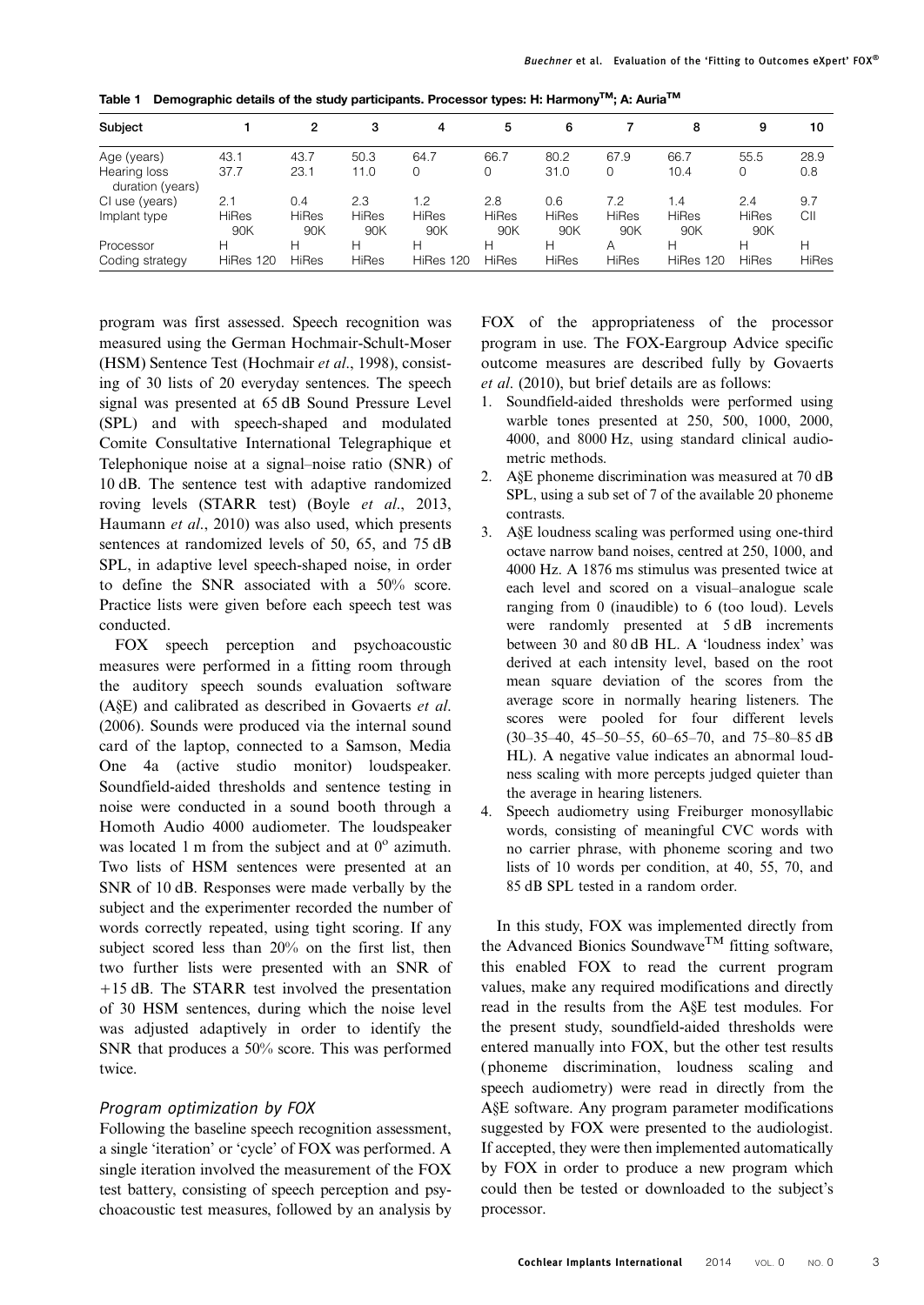Depending on the analysis of the test results, FOX may have pending outcome requests, which is a request to repeat one or other of the outcome measures following a program modification, for verification purposes. Pending outcome requests were made for 8 out of 10 subjects. In four subjects, the additional outcomes measures were performed at the baseline session, whereas in the other four subjects they were performed as part of the second FOX cycle at the follow-up session (see below). In the two remaining subjects the program modifications following initial FOX cycle at each session were the smallest among the 10 participants. It was found that a second cycle of FOX would have prolonged the testing session and increased subjects' fatigue without further significant gain in performance and it was decided not to run a second FOX iteration. The program changes made by FOX are listed in Table [2](#page-4-0). The majority of changes were made during the first iteration of FOX. All baseline  $\text{Harmony}^{\text{TM}}$  programs were initially changed from a 60 dB IDR to an 80 dB IDR and from sensitivity 0 to sensitivity  $-10$ , before FOX was implemented. As a default pre-setting, these modifications are always requested by FOX for the Harmony<sup>TM</sup> speech processor [\(Govaerts](#page-7-0) et al., [2010\)](#page-7-0). For the single Auria<sup>TM</sup> processor user (S07), the initial 55 dB IDR and 0 dB sensitivity settings were not modified.

At the end of the baseline session each subject was sent home with their original processor program together with the new program generated by FOX. They were encouraged to use both programs evenly, in a variety of listening situations, in order to assess their relative merits over a 1 month period.

## Follow-up session

Approximately 1 month after the baseline session, the subjects returned to the clinic for the follow-up session. Their overall relative preference and experiences with the two programs was discussed. The FOX test battery was repeated and a second FOX iteration was performed, resulting in a few minor modifications in some cases. Following this, HSM sentences in noise and the STARR test were then repeated at the end of the session, with the new FOX program.

At the end of the session subjects were given the choice of whether to take away either or both of the programs (original clinical program and/or the program optimized by FOX).

## Statistical analysis

As a primary measure the median of the speech perception results for the HSM sentence test and STARR test obtained at baseline and the final study session after 1 month were compared. The four measures included in the FOX test battery were also

compared. Wilcoxon paired test for dependent samples was performed to assess whether median scores were significantly different.

# Results

# Programming changes recommended/ implemented by FOX

At least some modifications were recommended in all subjects and several patterns could be observed from careful comparison of the original clinical programs and those finally produced after the two FOX iterations.

- 1. M-levels were modified in 8 of the 10 subjects. In six cases there was an overall increase, with a decrease in two cases, but these changes were mostly small. In only two cases, M-level changes were greater than 10% of the dynamic range. There was no obvious tendency for changes to be recommended at any particular region along the array.
- 2. T-levels were modified in all cases. Routine clinical practice is to set T-levels to 10% of the M-levels in all recipients. FOX recommended relatively small increases to T-levels of up to a maximum of 40–50 charge units in nine of the subjects, and a reduction in just a single subject, who initially had T-levels set above 10% of M-levels.
- 3. Gains were extensively modified, with changes in nine subjects. There was a general increase in gains in eight of these and a reduction in only one case. There was no obvious tendency for changes to be recommended at a particular region along the electrode array, although in most cases gains were increased for the majority of the electrodes.
- 4. Electrodes were de-activated in four subjects. In three cases these were electrodes between 1 and 4, at the basal end of the array and in one case (S02), three electrodes were de-activated in the central–apical region. The underlying basis for FOX to deactivate electrodes is a combination of several factors, of which high audiometric thresholds and a narrow dynamic range on the associated electrodes are the most important ([Govaerts](#page-7-0) et al., 2010).

# FOX speech perception and psychoacoustic test results

The baseline results for the clinical program and the most recent results for the FOX program, taken from the follow-up session, were compared for the four measures in the FOX test battery (Fig. [1\)](#page-5-0). Median values are provided for each subject with box plots showing the group median on the right-hand end of each graph. Soundfield-aided thresholds were averaged across all frequencies (250, 500, 1000, 2000, 4000, and 8000 Hz). Loudness scaling scores for each subject were averaged over each level and each test frequency (250, 1000, and 4000 Hz). Speech audiometry scores were also averaged across all intensities (40, 55, 70, and 85 dB SPL), therefore this does not represent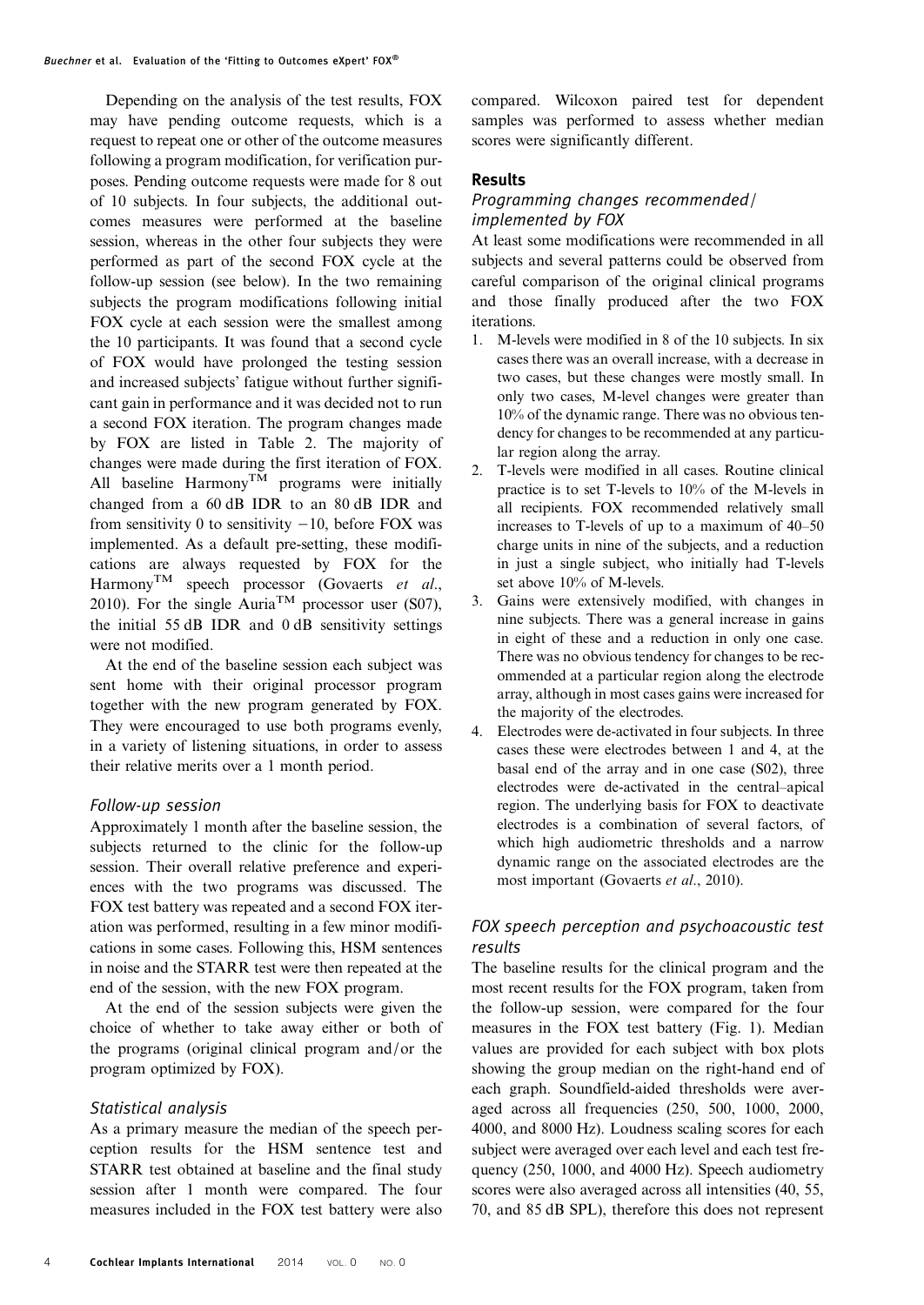<span id="page-4-0"></span>

|  |  |  |  | Table 2 Program modifications for each subject as suggested and implemented by FOX |
|--|--|--|--|------------------------------------------------------------------------------------|
|--|--|--|--|------------------------------------------------------------------------------------|

|                  | M-level modifications                                                                        | T-level modifications                                                                                | <b>Gain modifications</b>                                                                                                      | Electrode<br>modifications                  | Preference<br>program |
|------------------|----------------------------------------------------------------------------------------------|------------------------------------------------------------------------------------------------------|--------------------------------------------------------------------------------------------------------------------------------|---------------------------------------------|-----------------------|
| S01              | Increase on the middle<br>electrodes by approx.<br>5%                                        | Increase of all electrodes<br>by 10-15%                                                              | Increased globally by 4 dB up<br>to 6 dB on the basal<br>electrodes                                                            | <b>No</b>                                   | <b>FOX</b>            |
| S02              | Increase on four apical<br>and six basal<br>electrodes by approx.<br>15%                     | Increase on four apical<br>and eight basal<br>electrodes by approx.<br>50%                           | Increase on the apical and<br>middle electrodes by 4 dB                                                                        | Three middle<br>electrodes<br>deactivated   | <b>Both</b>           |
| S <sub>0</sub> 3 | No changes                                                                                   | Increase of the 12 apical<br>electrodes by approx.<br>50%                                            | Increase of the 12 apical<br>electrodes by 4 dB                                                                                | Four basal<br>electrodes<br>deactivated     | <b>Both</b>           |
| S04              | Increase on the ten basal<br>electrodes by approx.<br>10%                                    | Increase of all electrodes<br>by approx. 100%                                                        | Increase on the five apical<br>electrodes by 4 dB, six<br>middle by 2 dB, and<br>decrease of the three most<br>basal by 0.5 dB | One most basal<br>electrode<br>deactivated  | Clinical              |
| S <sub>05</sub>  | Decrease of the five most<br>basal electrodes by<br>approx. 5%                               | Increase on 11 apical<br>electrodes by approx.<br>20% and five basal<br>electrodes by approx.<br>80% | Increase ranging from 6 dB on<br>the most apical to 3 dB on<br>the most basal electrodes                                       | None                                        | <b>Both</b>           |
| S06              | Increase of all electrodes<br>by approx. 15%                                                 | Global increase of approx.<br>150%                                                                   | Global increase on all<br>electrodes by 4 dB                                                                                   | None                                        | Clinical              |
| <b>S07</b>       | Increase on the middle<br>and decrease on<br>apical and basal<br>electrodes by approx.<br>5% | Increase on two apical,<br>three middle and three<br>basal electrodes by<br>approx. 100%             | Increase on five apical<br>channels by 2 dB and<br>decrease on three basal<br>channels by 2 dB                                 | Two most basal<br>electrodes<br>deactivated | Clinical              |
| S <sub>08</sub>  | Map smoothed; average<br>increase of all channels<br>by approx. 10%                          | Global increase of all<br>electrodes by approx.<br>120%                                              | Increase on eight middle and<br>decrease on four basal<br>electrodes by 2 dB                                                   | None                                        | <b>FOX</b>            |
| S09              | Decrease of nine basal<br>and increase of three<br>apical electrodes by<br>approx. 10%       | Increase on five apical and<br>four basal electrodes by<br>approx. 80%                               | Decrease on five apical and<br>five basal electrodes ranging<br>from $1.8$ to $6$ dB                                           | None                                        | <b>FOX</b>            |
| S10              | No changes                                                                                   | Increase on four basal and<br>two apical electrodes by<br>approx. 80%                                | No changes                                                                                                                     | None                                        | <b>FOX</b>            |

the highest score obtained as most subjects score close to zero at 40 dB, but provides a composite score that reflects the ability of the subject to understand speech over a wide range of input levels. Poor detection, resulting in low scores at low intensities, or reduced scores at high intensities ('rollover'), would reduce the overall score for this measure.

Soundfield-aided thresholds (Fig. [1](#page-5-0)A) showed that median thresholds were more than 5 dB lower for the FOX program in 7 of the 10 subjects, with a significant difference in overall medians of 12 dB between the clinical program (43 dB HL) and the FOX program (31 dB HL)  $(Z = 2.40, p = 0.02)$ . Phoneme discrimination scores in five subjects were the same before and after FOX (Fig. [1](#page-5-0)B), with all subjects getting at least five out of the seven phoneme pairs correct. For four subjects FOX improved their phoneme score by at least one pair and for one subject (S06), FOX reduced their phoneme score by one pair. There was no significant difference between the groups. Speech audiometry scores (Fig. [1D](#page-5-0)) showed a trend for higher scores for the FOX program, however group median scores of 43% for the clinical program and

55% for the FOX program, were not significantly different. There was no difference between the median loudness deviations for the FOX and clinical groups.

#### Speech perception in noise results

The individual scores recorded for HSM sentences in noise are shown in Fig. [2.](#page-5-0) The median scores for the Clinical and FOX programs were 53.3 and 53.1% respectively, and were not statistically different on a Wilcoxon matched pairs test  $(Z = 0.25, p = 0.79)$ . The individual scores recorded for the STARR test are shown in Fig. [3.](#page-5-0) In Boyle et al[. \(2013\)](#page-7-0) the critical difference in test scores for one individual is given as 2.2 dB or greater. Using this criterion, five subjects scored the same with both programs, two subjects were worse with the FOX program (S08 and S02) and three subjects were better (S01, S09, and S10) with the FOX program. The median SNR for the Clinical and FOX programs were 6.45 and 8.45 dB, respectively, and were also not statistically different on a Wilcoxon matched pairs test  $(Z = 0.15, p =$ 0.87).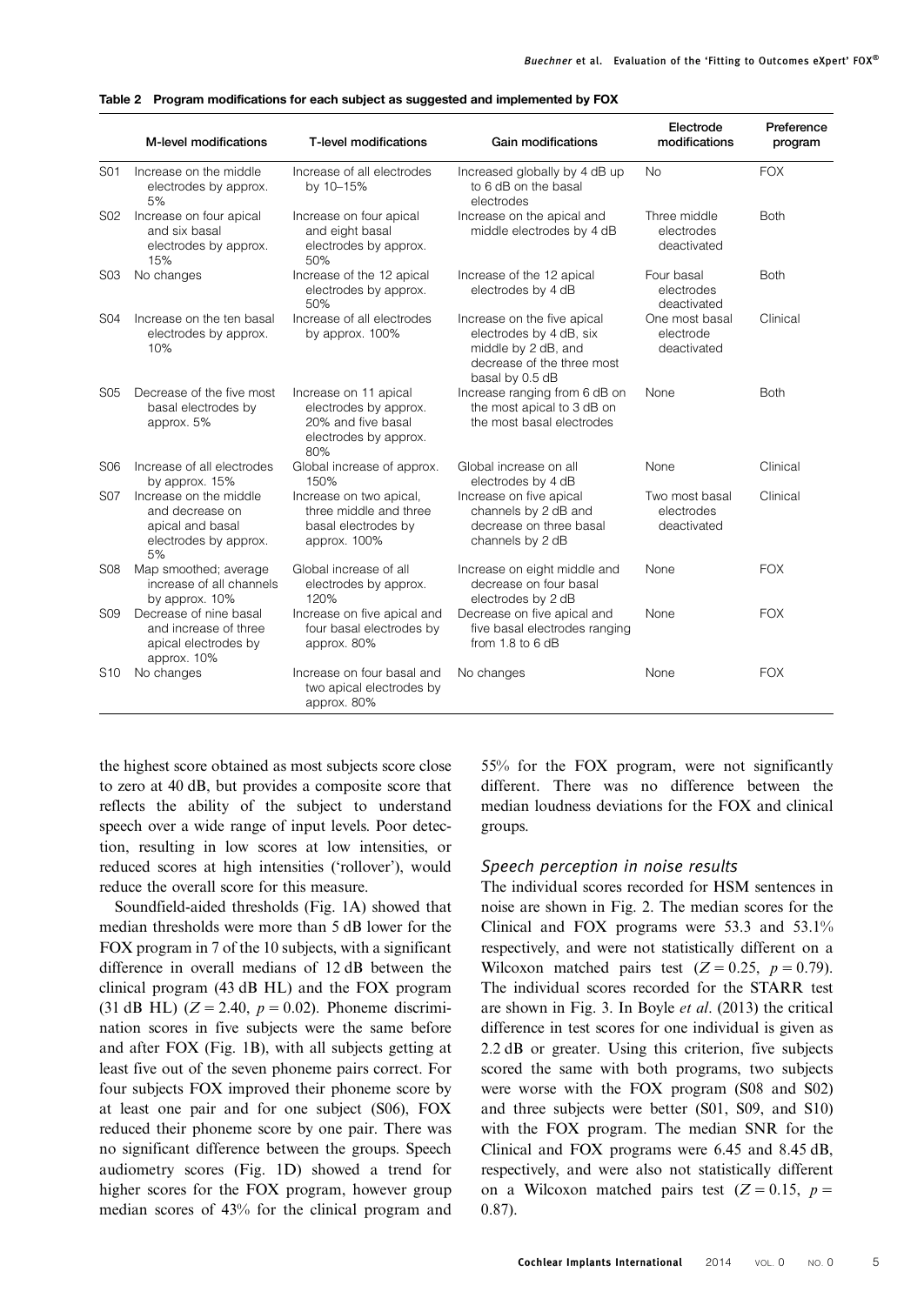<span id="page-5-0"></span>

Figure 1 Scores are shown for the clinical and FOX generated programs for each of the four FOX outcome measures. (A) Shows detection thresholds averaged across 250, 500, 1000, 2000, 4000, and 8000 Hz. (B) Shows the percentage of phoneme pairs correct. (C) Shows the loudness index pooled across all four levels. (D) Shows the percentage of phonemes correct from the Freiburger monosyllabic word test. Bars show results for individual subject results with the box plots showing the median, upper, and lower quartiles for the group for each measure. Lower loudness increase scores indicate lower average deviations from the normative data (normal hearing). Significant differences at P < 0.05 are indicated with a starred bracket.



Figure 2 Speech perception in noise scores are shown for the clinical and FOX generated programs. Bars show individual per cent correct scores for HSM sentences averaged across two lists in either  $+10$  or  $+15$  dB of noise, depending on the performance of the subject. The box plots show the median, upper, and lower quartiles for the group. Error bars indicate the minimum and maximum values recorded.



Figure 3 Scores show the SNR, averaged across two repetitions, required to produce 50% correct on the STARR test for the clinical and FOX programs. Lower scores indicate better results. Bars show the individual scores with a critical difference between results of 2.2 dB indicating a clinically significant result. The box plots show the median, upper, and lower quartiles for the group. Error bars indicate the minimum and maximum values recorded.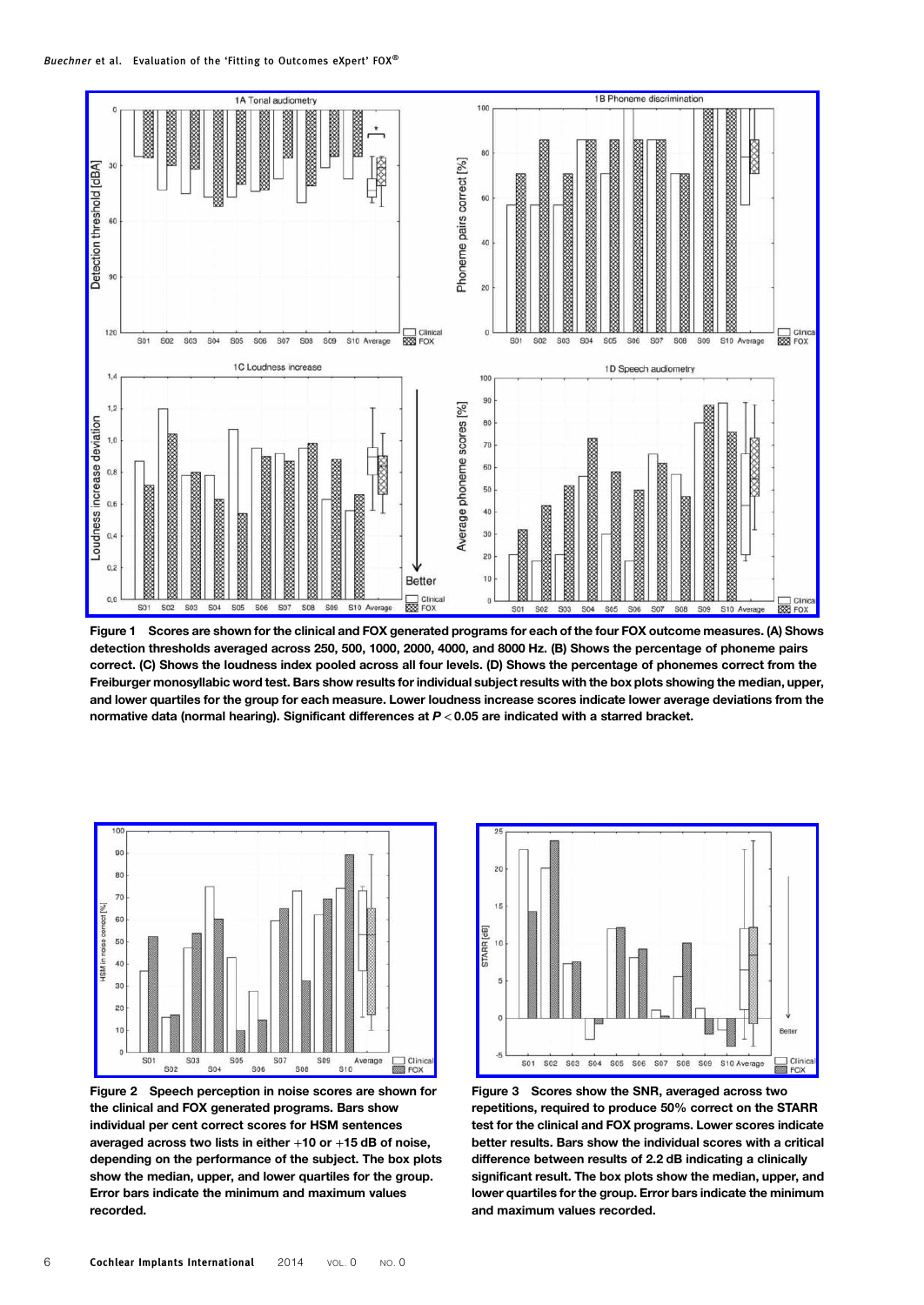# Subjective overall preferences

Four subjects expressed a preference for the FOX program (S01, S08, S09, and S10), three for the clinical program (S04, S06, and S07) and three had no preference (S02, S03, and S05). Of the four subjects who expressed a preference for FOX three (S01, S09, and S10) performed better with the FOX program but one (S08) performed worse.

# **Discussion**

FOX would normally be used from the early stages of device programming and the way it was implemented in the present study should be viewed as atypical [\(Vaerenberg](#page-7-0) et al., 2011). The principal aim of this study, however, was to assess its impact on programming and associated outcomes in a group of CI users who were considered to have well-adjusted processors and in whom MAP T- and M-levels were stable. In this situation large improvements would not be anticipated as a result of implementing FOX, but it might be very informative to observe what programming changes, if any, are recommended, and if they result in any measurable changes in speech perception.

The study used a repeated measures design, where each subject acted as their own control. Baseline measures were taken with the clinical MAP at the beginning of the test period and then repeated at the end with the FOX MAP. During this time it is not inconceivable that improvements in speech perception may have taken place, irrespective of the treatment under investigation i.e. the FOX programming system [\(Lazard](#page-7-0) et al., 2012). Therefore, any significant improvements in speech testing in noise, occurring over the test phase, could be attributed to learning.

Fig. [1A](#page-5-0)–D shows the changes in the FOX outcome measures before and after FOX implementation. Improvement in soundfield-aided thresholds was the only measure which showed an overall statistically significant improvement. Median thresholds were lower in 7 of the 10 subjects. Routine speech perception assessments (HSM sentences in noise and STARR) did not suggest any overall change in speech perception performance in noise following implementation of FOX (Figs. [2](#page-5-0) and [3\)](#page-5-0). However, individual scores for the STARR test indicated a significant improvement for three subjects and a significant decrement for two subjects and no change in scores for the remaining five subjects.

It was observed that in this group of subjects, FOX did recommend programming modifications for all subjects; although in many cases these changes were relatively minor. All subjects had their T-levels increased and for the majority, 8 out of 10, increased gains and M-levels as well. Nine out of the 10 MAPs also had the IDR increased, prior to the first FOX iteration. These MAP changes, particularly to the IDR

and T-levels, are reflected in the significant increase in the soundfield-aided thresholds of 12 dB observed for the FOX programs. Other adjustments made were the deactivation of several electrodes in four of the subjects. In all cases, these electrodes showed the highest initial M-levels and subjects had typically high audiometric thresholds at frequencies associated with these electrodes. For subject 2 these electrodes were located in the middle of the array and while the scores for phoneme recognition went up by two pairs and speech recognition within the FOX test battery seemed to be improved, speech perception in noise with the STARR test was significantly worse with the FOX MAP. This subject is also notable as having less than 6 months of CI use and whilet Tand M-levels may be stable ([Walravens](#page-7-0) et al., 2006), speech perception results are continuing to improve [\(Lazard](#page-7-0) et al., 2012).

The FOX changes were made over two sessions, with the majority being made after the first iteration and only a few minor changes after the second. For this reason 1 month's acclimatization was only given for the first iteration of FOX. If any MAP changes were made in the second FOX session, these were tested acutely and this would disadvantage FOX. Nonetheless, three subjects performed better with the FOX program on the adaptive STARR test and only two subjects performed worse, S08 and S02. Subject 2 has been discussed in the previous paragraph, but subject 8 also had a large reduction of 40% in HSM sentence score with the FOX MAP. The main modification to this subject's MAP was a global increase in T-levels by 102%, however this only represents a small change in charge units. However, soundfield thresholds for this subject show an average increase of 9 dB between the clinical and FOX MAPs and at the final session they reported FOX as being their preferred MAP.

As mentioned earlier, clinics that regularly use FOX are likely to use it from the early stages of device fitting following the 'switch-on session'. This usually begins with use of the 'automap' feature, which provides an opportunity for the user to become habituated to the electrical signal as the electrical dynamic range increases over the first week or so ([Vaerenberg](#page-7-0) et al., [2011\)](#page-7-0). Following this initial stage, the FOX outcome measures are introduced, initially to focus on threshold detection and spectral composition. This stage is based on the soundfield-aided thresholds and phoneme discrimination and occurs typically in the first month. The next stage would focus on mapping of acoustic input over the frequency range as measured by the loudness increase measure, and the last step is to ensure that the user shows robust speech perception scores at different presentation levels as measured by speech audiometry.